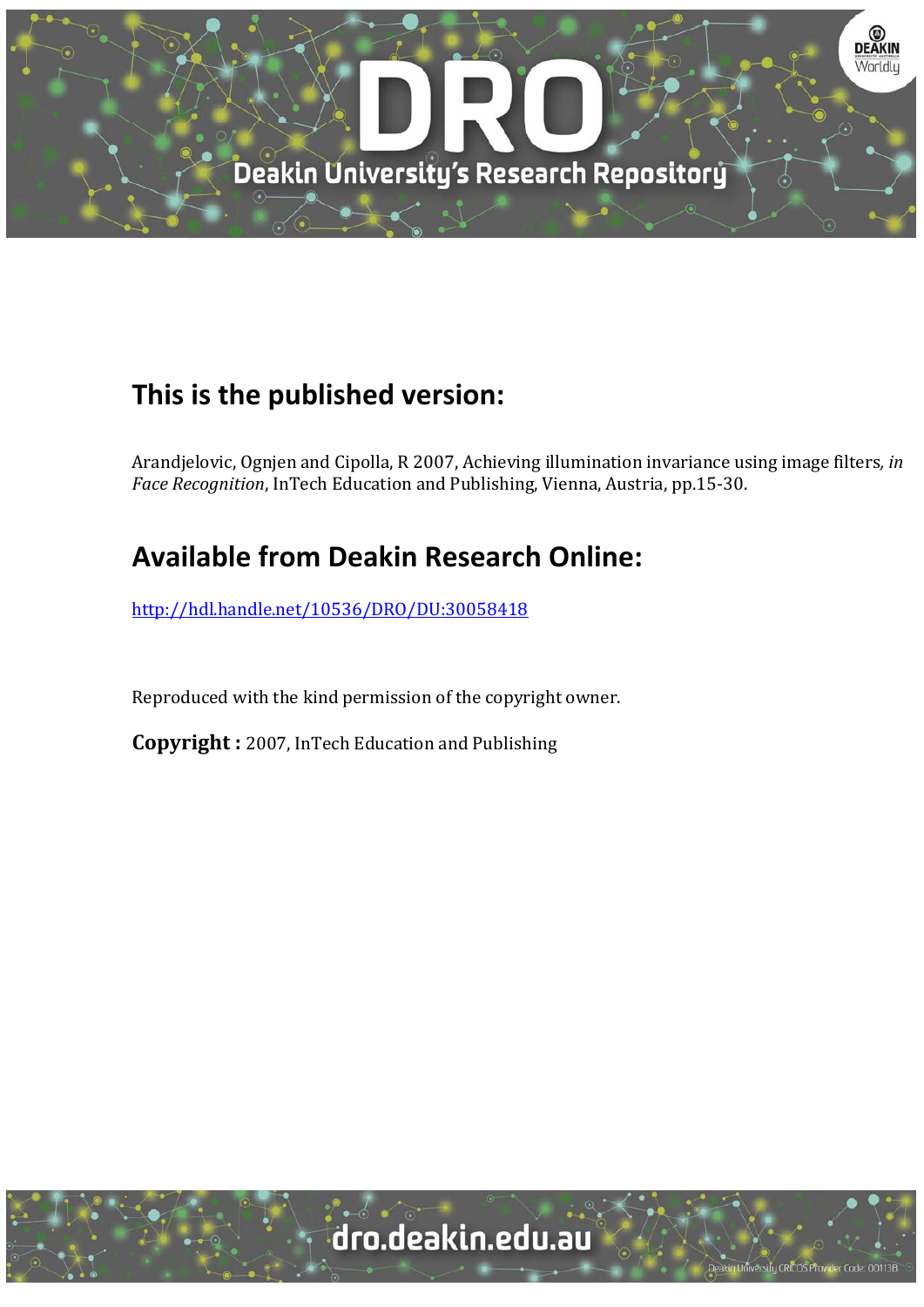# **Achieving Illumination Invariance using Image Filters**

Ognjen Arandjelović and Roberto Cipolla *Department of Engineering, University of Cambridge UK*

## **1. Introduction**

In this chapter we are interested in accurately recognizing human faces in the presence of large and unpredictable illumination changes. Our aim is to do this in a setup realistic for most practical applications, that is, without overly constraining the conditions in which image data is acquired. Specifically, this means that people's motion and head poses are largely uncontrolled, the amount of available training data is limited to a single short sequence per person, and image quality is low.

In conditions such as these, invariance to changing lighting is perhaps the most significant practical challenge for face recognition algorithms. The illumination setup in which recognition is performed is in most cases impractical to control, its physics difficult to accurately model and face appearance differences due to changing illumination are often larger than those differences between individuals [1]. Additionally, the nature of most realworld applications is such that prompt, often real-time system response is needed, demanding appropriately efficient as well as robust matching algorithms.

In this chapter we describe a novel framework for rapid recognition under varying illumination, based on simple image filtering techniques. The framework is very general and we demonstrate that it offers a dramatic performance improvement when used with a wide range of filters and different baseline matching algorithms, without sacrificing their computational efficiency.

#### **1.1 Previous work and its limitations**

The choice of representation, that is, the model used to describe a person's face is central to the problem of automatic face recognition. Consider the components of a generic face recognition system schematically shown in Figure 1.

A number of approaches in the literature use relatively complex facial and scene models that explicitly separate extrinsic and intrinsic variables which affect appearance. In most cases, the complexity of these models makes it impossible to compute model parameters as a closed-form expression *("Model parameter recovery"* in Figure 1). Rather, model fitting is performed through an iterative optimization scheme. In the *3D Morphable Model* of Blanz and Vetter [7], for example, the shape and texture of a novel face are recovered through gradient descent by minimizing the discrepancy between the observed and predicted appearance. Similarly, in *Elastic Bunch Graph Matching* [8, 23], gradient descent is used to

# **2**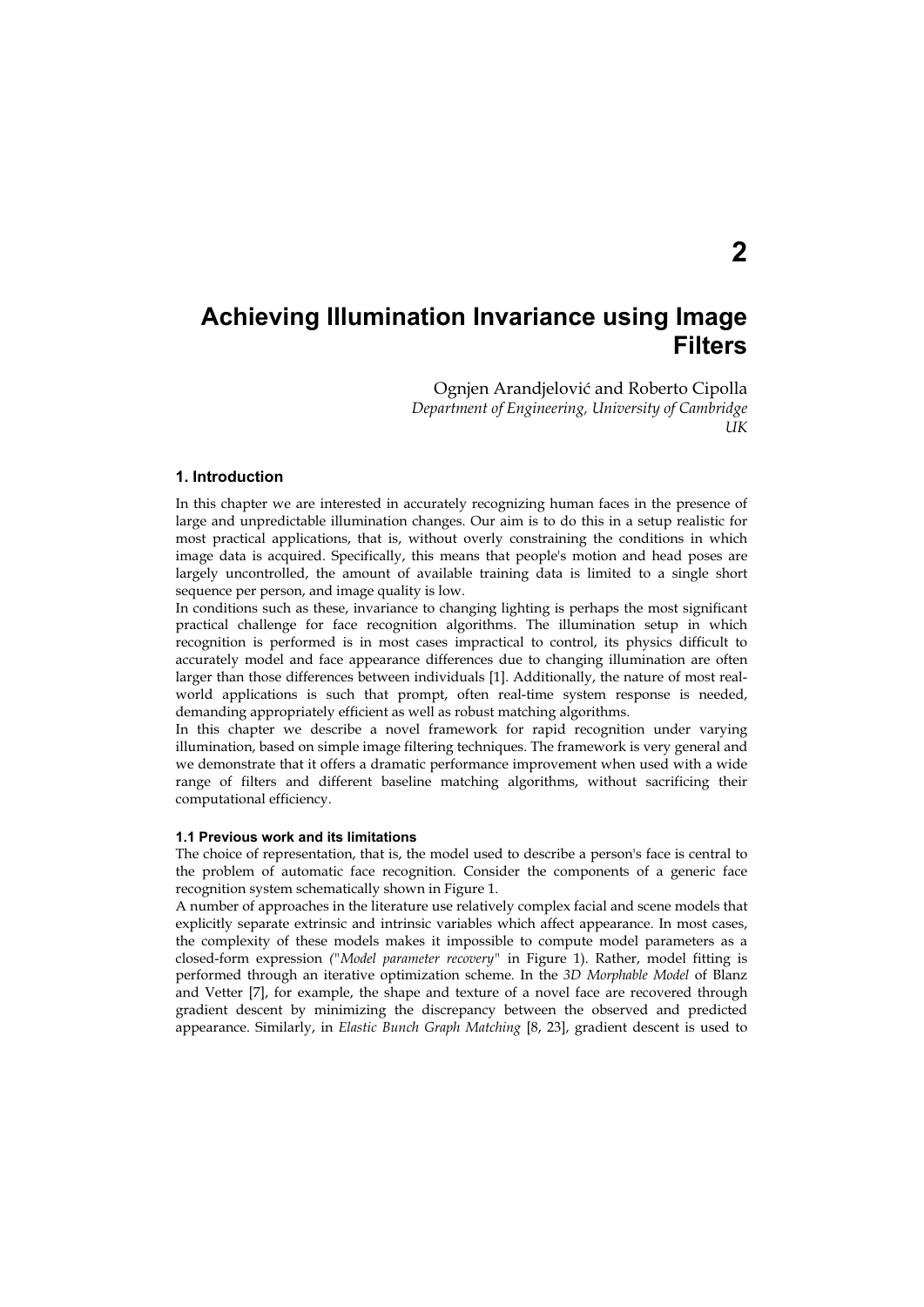recover the placements of fiducial features, corresponding to bunch graph nodes and the locations of local texture descriptors. In contrast, the *Generic Shape-Illumination Manifold*  method uses a genetic algorithm to perform a manifold-to-manifold mapping that preserves pose.



Figure 1. A diagram of the main components of a generic face recognition system. The "Model parameter recovery" and "Classification" stages can be seen as mutually complementary: (i) a complex model that explicitly separates extrinsic and intrinsic appearance variables places most of the workload on the former stage, while the classification of the representation becomes straightforward; in contrast, (ii) simplistic models have to resort to more statistically sophisticated approaches to matching



Figure 2. (a) The simplest generative model used for face recognition: images are assumed to consist of the low-frequency band that mainly corresponds to illumination changes, midfrequency band which contains most of the discriminative, personal information and white noise, (b) The results of several most popular image filters operating under the assumption of the frequency model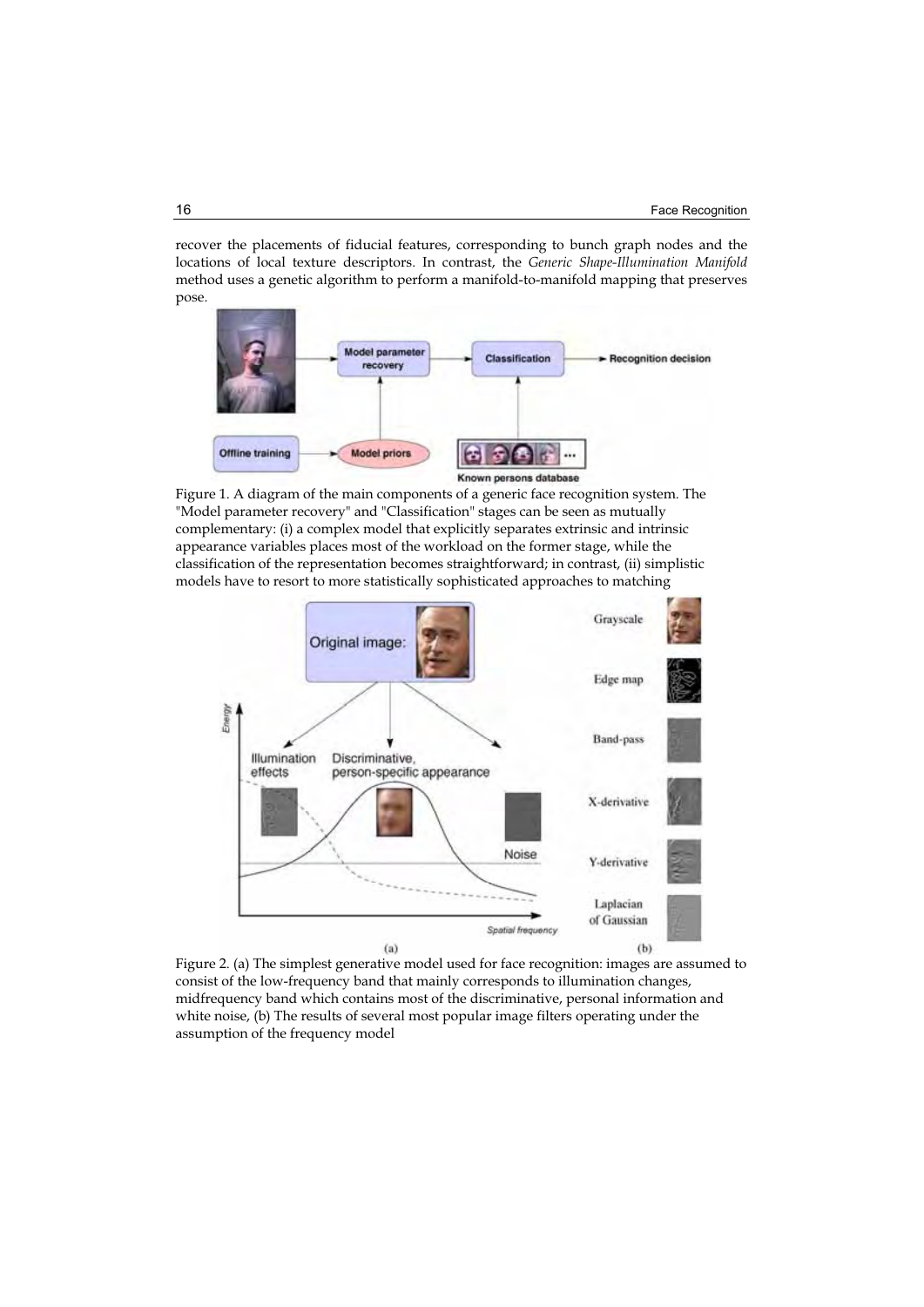One of the main limitations of this group of methods arises due to the existence of local minima, of which there are usually many. The key problem is that if the fitted model parameters correspond to a local minimum, classification is performed not merely on noisecontaminated but rather entirely *incorrect* data. An additional unappealing feature of these methods is that it is also not possible to determine if model fitting failed in such a manner. The alternative approach is to employ a simple face appearance model and put greater emphasis on the classification stage. This general direction has several advantages which make it attractive from a practical standpoint. Firstly, model parameter estimation can now be performed as a closed-form computation, which is not only more efficient, but also void of the issue of fitting failure such that can happen in an iterative optimization scheme. This allows for more powerful statistical classification, thus clearly separating well understood and explicitly modelled stages in the image formation process, and those that are more easily learnt implicitly from training exemplars. This is the methodology followed in this chapter. The sections that follow describe the method in detail, followed by a report of experimental results.

### **2. Method details**

#### **2.1 Image processing filters**

Most relevant to the material presented in this chapter are illumination-normalization methods that can be broadly described as quasi illumination-invariant *image filters.* These include high-pass [5] and locally-scaled high-pass filters [21], directional derivatives [1, 10, 13, 18], Laplacian-of-Gaussian filters [1], region-based gamma intensity correction filters [2,17] and edge-maps [1], to name a few. These are most commonly based on very simple image formation models, for example modelling illumination as a spatially low-frequency band of the Fourier spectrum and identity-based information as high-frequency [5,11], see Figure 2. Methods of this group can be applied in a straightforward manner to either single or multiple-image face recognition and are often extremely efficient. However, due to the simplistic nature of the underlying models, in general they do not perform well in the presence of extreme illumination changes.

#### **2.2 Adapting to data acquisition conditions**

The framework proposed in this chapter is motivated by our previous research and the findings first published in [3]. Four face recognition algorithms, the *Generic Shape-Illumination* method [3], the *Constrained Mutual Subspace Method* [12], the commercial system *Facelt* and a *Kullback-Leibler Divergence-based* matching method, were evaluated on a large database using (i) raw greyscale imagery, (ii) high-pass (HP) filtered imagery and (iii) the Self-Quotient Image (QI) representation [21]. Both the high-pass and even further Self Quotient Image representations produced an improvement in recognition for all methods over raw grayscale, as shown in Figure 3, which is consistent with previous findings in the literature [1,5,11,21].

Of importance to this work is that it was also examined in which cases these filters help and how much depending on the data acquisition conditions. It was found that recognition rates using greyscale and either the HP or the QI filter negatively correlated (with  $p \approx 0.7$ ), as illustrated in Figure 4. This finding was observed consistently across the result of the four algorithms, all of which employ mutually drastically different underlying models.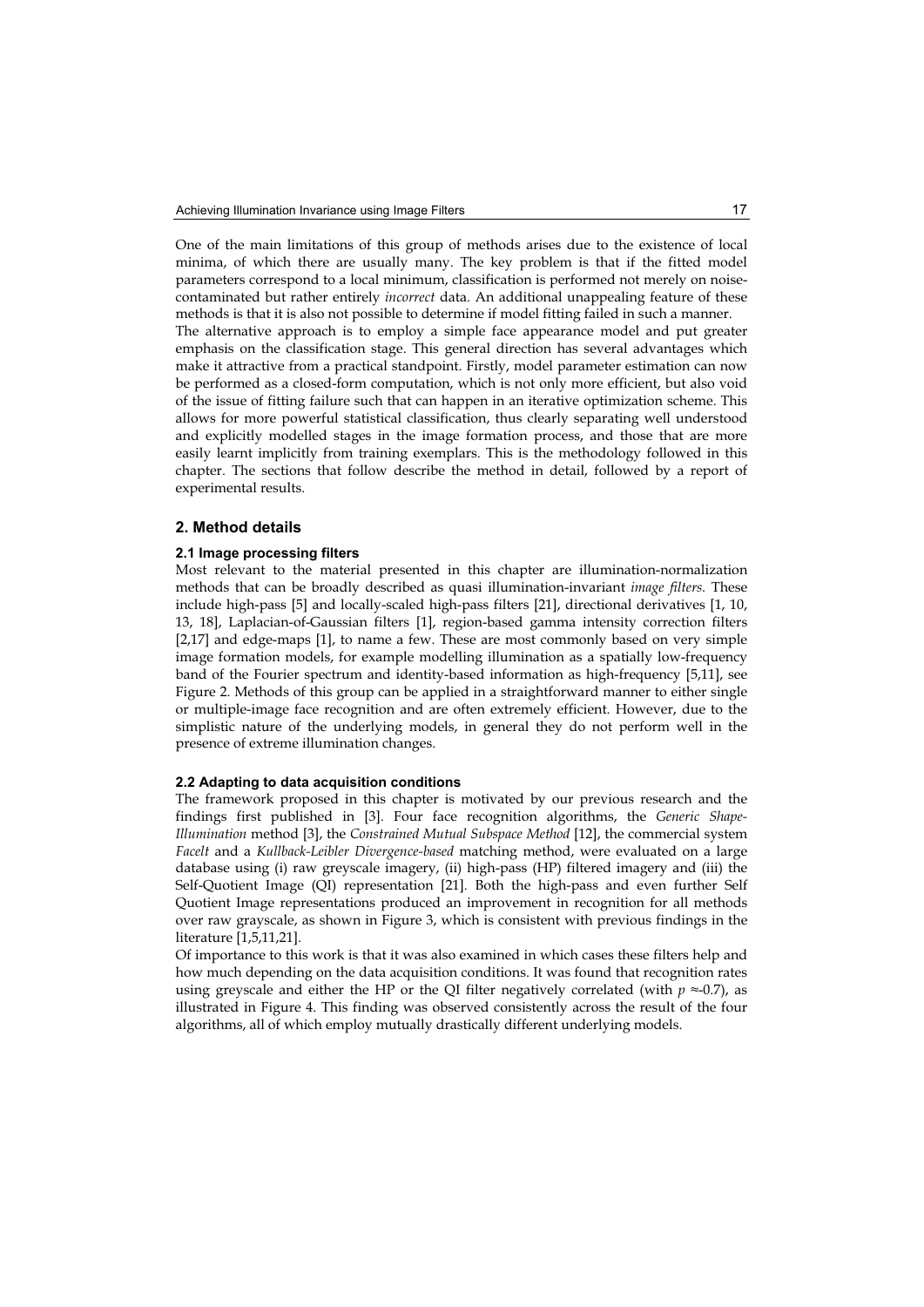

Figure 3. Performance of the (a) Mutual Subspace Method and the (b) Constrained Mutual Subspace Method using raw grey scale imagery, high-pass (HP) filtered imagery and the Self-Quotient Image (QI), evaluated on over 1300 video sequences with extreme illumination, pose and head motion variation (as reported in [3]). Shown are the average performance and ± one standard deviation intervals



Figure 4. A plot of the performance improvement with HP and QI filters against the performance of unprocessed, raw imagery across different illumination combinations used in training and test. The tests are shown in the order of increasing raw data performance for easier visualization

This is an interesting result: it means that while on average both representations increase the recognition rate, they actually *worsen* it in "easy" recognition conditions when no normalization is needed. The observed phenomenon is well understood in the context of energy of intrinsic and extrinsic image differences and noise (see [22] for a thorough discussion). Higher than average recognition rates for raw input correspond to small changes in imaging conditions between training and test, and hence lower energy of extrinsic variation. In this case, the two filters decrease the signal-to-noise ratio, worsening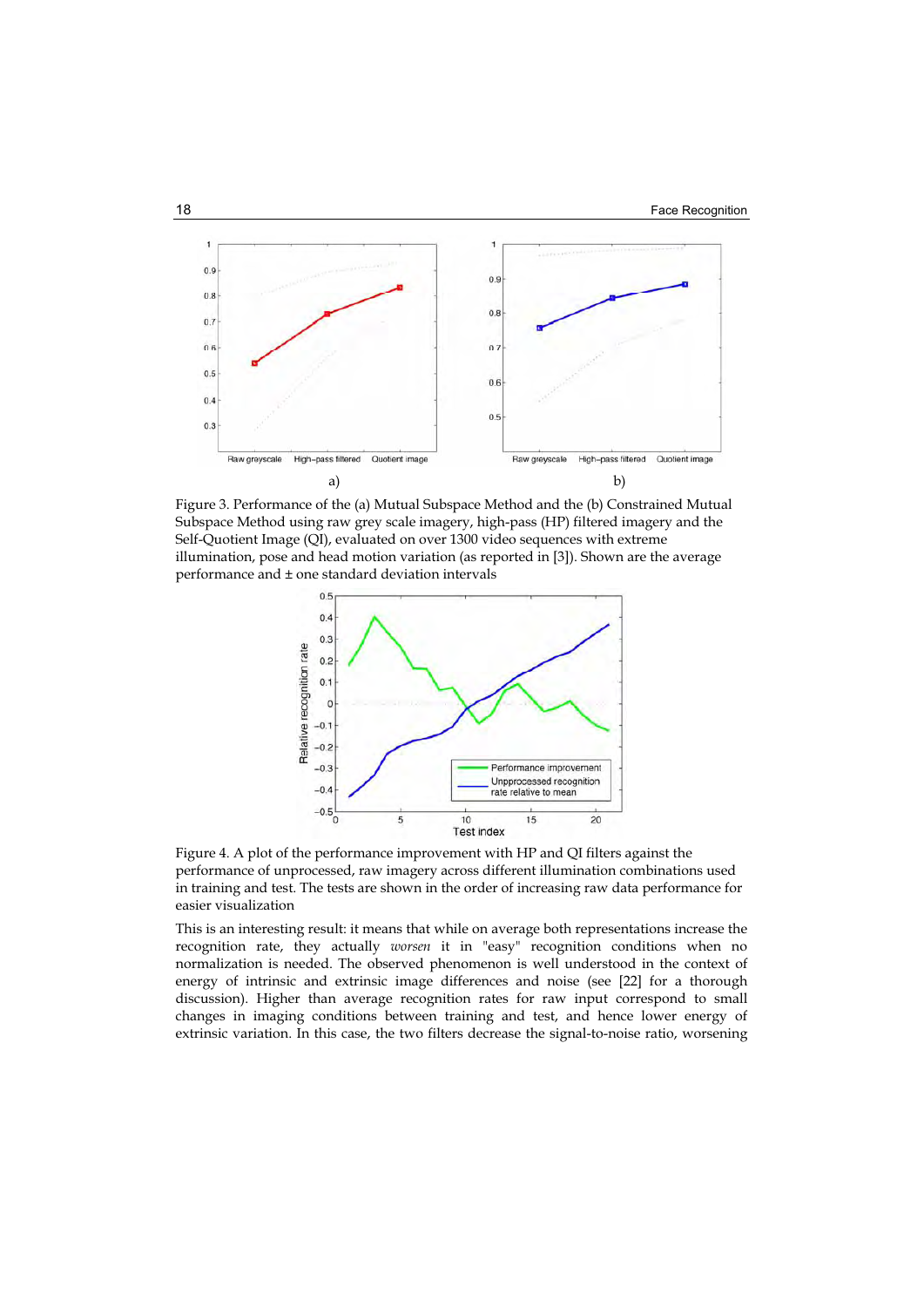the performance, see Figure 5 (a). On the other hand, when the imaging conditions between training and test are very different, normalization of extrinsic variation is the dominant factor and performance is improved, see Figure 5 (b).



(b) Different acquisition conditions between sequences

Figure 5. A conceptual illustration of the distribution of intrinsic, extrinsic and noise signal energies across frequencies in the cases when training and test data acquisition conditions are (a) similar and (b) different, before (left) and after (right) band-pass filtering

This is an important observation: it suggests that the performance of a method that uses either of the representations can be increased further by detecting the difficulty of recognition conditions. In this chapter we propose a novel learning framework to do exactly this.

## **2.2.1 Adaptive framework**

Our goal is to implicitly learn how similar the novel and training (or *gallery)* illumination conditions are, to appropriately emphasize either the raw input guided face comparisons or of its filtered output.

Let  $\{\mathcal{X}_1,\ldots,\mathcal{X}_N\}$  be a database of known individuals, X novel input corresponding to one of the gallery classes and  $\rho$ () and  $F$ (), respectively, a given similarity function and a quasi illumination-invariant filter. We then express the degree of belief  $\mu$  that two face sets  $\mathcal X$  and  $\mathcal{X}_i$  belong to the same person as a weighted combination of similarities between the corresponding unprocessed and filtered image sets:

$$
\eta = (1 - \alpha^*)\rho(\mathcal{X}, \mathcal{X}_i) + \alpha^* \rho(F(\mathcal{X}), F(\mathcal{X}_i))
$$
\n<sup>(1)</sup>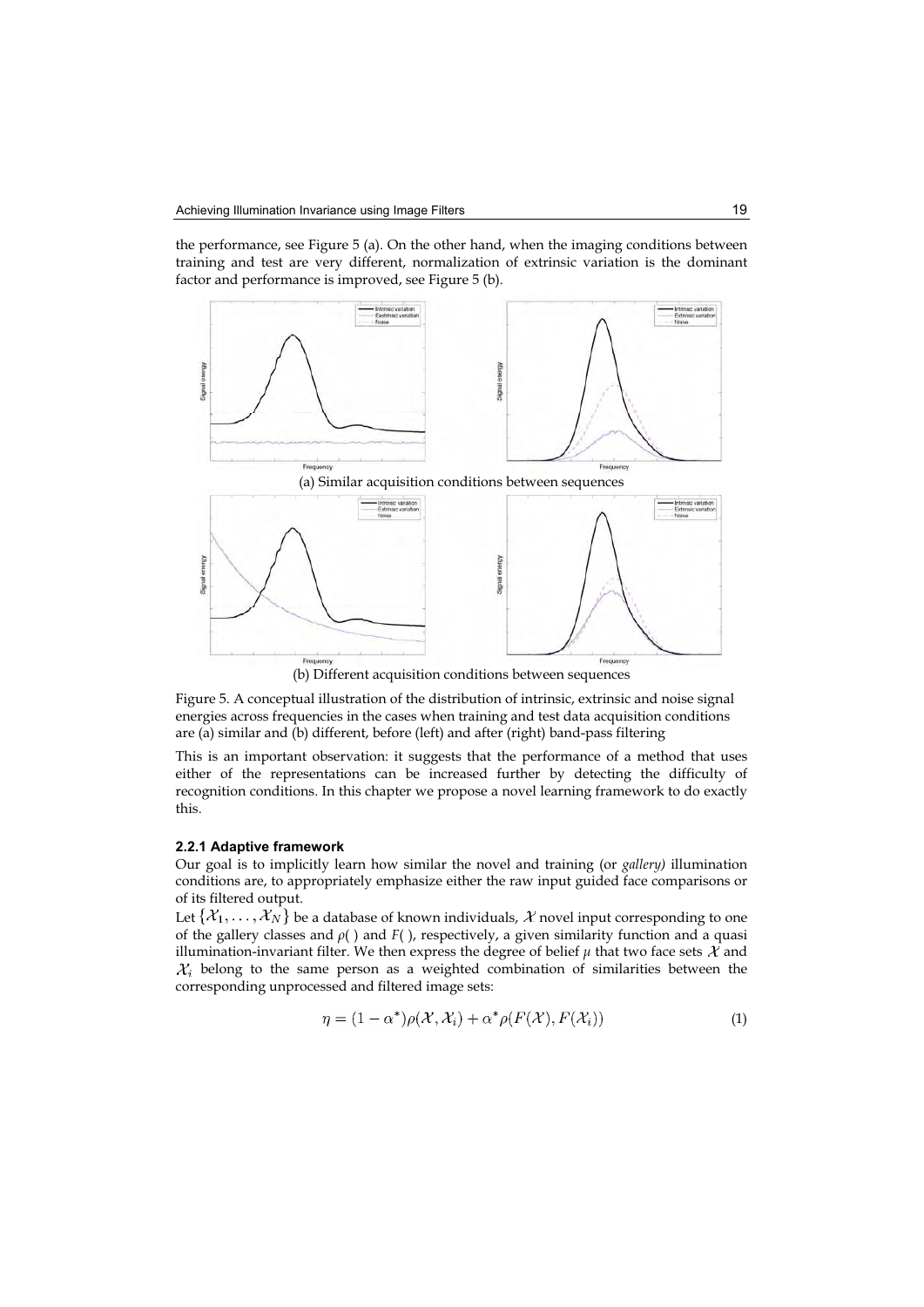In the light of the previous discussion, we want  $\alpha^*$  to be small (closer to 0.0) when novel and the corresponding gallery data have been acquired in similar illuminations, and large (closer to 1.0) when in very different ones. We show that  $\alpha^*$  can be learnt as a function:

$$
\alpha^* = \alpha^*(\mu) \tag{2}
$$

where  $\mu$  is the *confusion margin* - the difference between the similarities of the two  $\mathcal{X}_i$  most similar to  $\mathcal X$ . The value of  $\alpha^*(\mu)$  can then be interpreted as statistically the optimal choice of the mixing coefficient  $\alpha$  given the confusion margin  $\mu$ . Formalizing this we can write

$$
\alpha^*(\mu) = \arg \max_{\alpha} p(\alpha|\mu) \tag{3}
$$

or, equivalently

$$
\alpha^*(\mu) = \arg\max_{\alpha} \frac{p(\alpha, \mu)}{p(\mu)} \tag{4}
$$

Under the assumption of a uniform prior on the confusion margin,  $p(\mu)$ 

$$
p(\alpha|\mu) \propto p(\alpha, \mu) \tag{5}
$$

and

$$
\alpha^*(\mu) = \arg\max_{\alpha} p(\alpha, \mu) \tag{6}
$$

#### **2.2.2 Learning the**  $\alpha$  **- function**

To learn the a-function  $\alpha^* (\mu)$  as defined in (3), we first need an estimate  $\hat{p}(\alpha, \mu)$  of the joint probability density  $p(\alpha, \mu)$  as per (6). The main difficulty of this problem is of practical nature: in order to obtain an accurate estimate using one of many off-the-shelf density estimation techniques, a prohibitively large training database would be needed to ensure a well sampled distribution of the variable *μ*. Instead, we propose a heuristic alternative which, we will show, will allow us to do this from a small training corpus of individuals imaged in various illumination conditions. The key idea that makes such a drastic reduction in the amount of training data possible, is to use domain specific knowledge of the properties of  $p(\alpha, \mu)$  in the estimation process.

Our algorithm is based on an iterative incremental update of the density, initialized as a uniform density over the domain  $\alpha$ ,  $\mu \in [0,1]$ , see Figure 7. Given a training corpus, we iteratively simulate matching of an "unknown" person against a set of provisional gallery individuals. In each iteration of the algorithm, these are randomly drawn from the offline training database. Since the ground truth identities of all persons in the offline database are known, we can compute the confusion margin  $\mu(\alpha)$  for each  $\alpha = k \Delta \alpha$ , using the interpersonal similarity score defined in (1). Density  $\hat{p}(\alpha, \mu)$  is then incremented at each (( $k \Delta \alpha$ , *μ* (0)) proportionally to *μ* ( $k \Delta \alpha$ ) to reflect the goodness of a particular weighting in the simulated recognition.

The proposed offline learning algorithm is summarized in Figure 6 with a typical evolution  $p(\alpha, \mu)$  in Figure 7.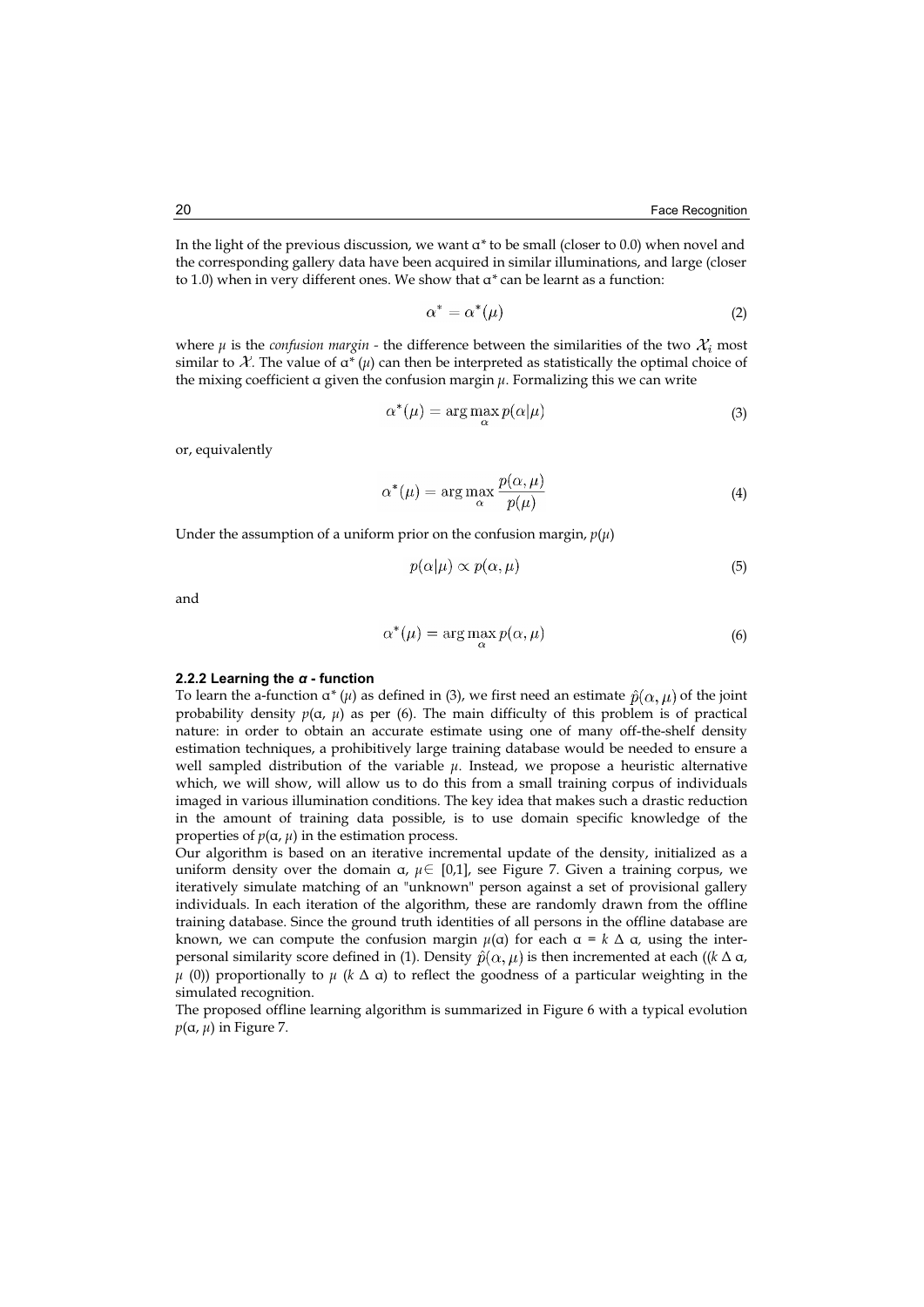The final stage of the offline learning in our method involves imposing the monotonicity constraint on  $\alpha^*$  ( $\mu$ ) and smoothing of the result, see Figure 8.

# **3. Empirical evaluation**

To test the effectiveness of the described recognition framework, we evaluated its performance on 1662 face motion video sequences from four databases:

| Input:                              | training data $D(person, illumination)$ ,<br>filtered data $F(person, illumination)$ ,                                                                                                                            |
|-------------------------------------|-------------------------------------------------------------------------------------------------------------------------------------------------------------------------------------------------------------------|
|                                     | similarity function $\rho$ ,                                                                                                                                                                                      |
|                                     | filter $F$ .                                                                                                                                                                                                      |
| Output:                             | estimate $\hat{p}(\alpha, \mu)$ .                                                                                                                                                                                 |
| 1: Init<br>$\hat{p}(\alpha,\mu)=0,$ |                                                                                                                                                                                                                   |
| 2: Iteration                        | for all illuminations $i, j$ and persons $p$                                                                                                                                                                      |
|                                     | 3: Initial separation<br>$\delta_0 = \min_{q \neq p} [\rho(D(p, i), D(q, j)) - \rho(D(p, i), D(p, j))]$                                                                                                           |
| 4: Iteration                        | for all $k = 0, \ldots, 1/\Delta \alpha, \ \alpha = k \Delta \alpha$                                                                                                                                              |
|                                     | 5: Separation given $\alpha$<br>$\delta(k\Delta\alpha) = \min_{q\neq p} [\alpha \rho(F(p,i), F(q,j))]$<br>$-\alpha \rho(F(p,i), F(p,i))$<br>$+(1-\alpha)\rho(D(p,i),D(q,j))$<br>$-(1-\alpha)\rho(D(p,i),D(p,j))]$ |
|                                     | 6: Update density estimate<br>$\hat{p}(k\Delta\alpha,\delta_0)=\hat{p}(k\Delta\alpha,\delta_0)+\delta(k\Delta\alpha)$                                                                                             |
|                                     | 7: Smooth the output<br>$\hat{p}(\alpha,\mu) = \hat{p}(\alpha,\mu) * \mathbf{G}_{\sigma=0.05}$                                                                                                                    |
|                                     | ing align da cente indamnal.                                                                                                                                                                                      |

8: Normalize to unit integral  $\hat{p}(\alpha,\mu) = \hat{p}(\alpha,\mu)/\int_{\alpha}\int_{x}\hat{p}(\alpha,x)dxd\alpha$ 

Figure 6. Offline training algorithm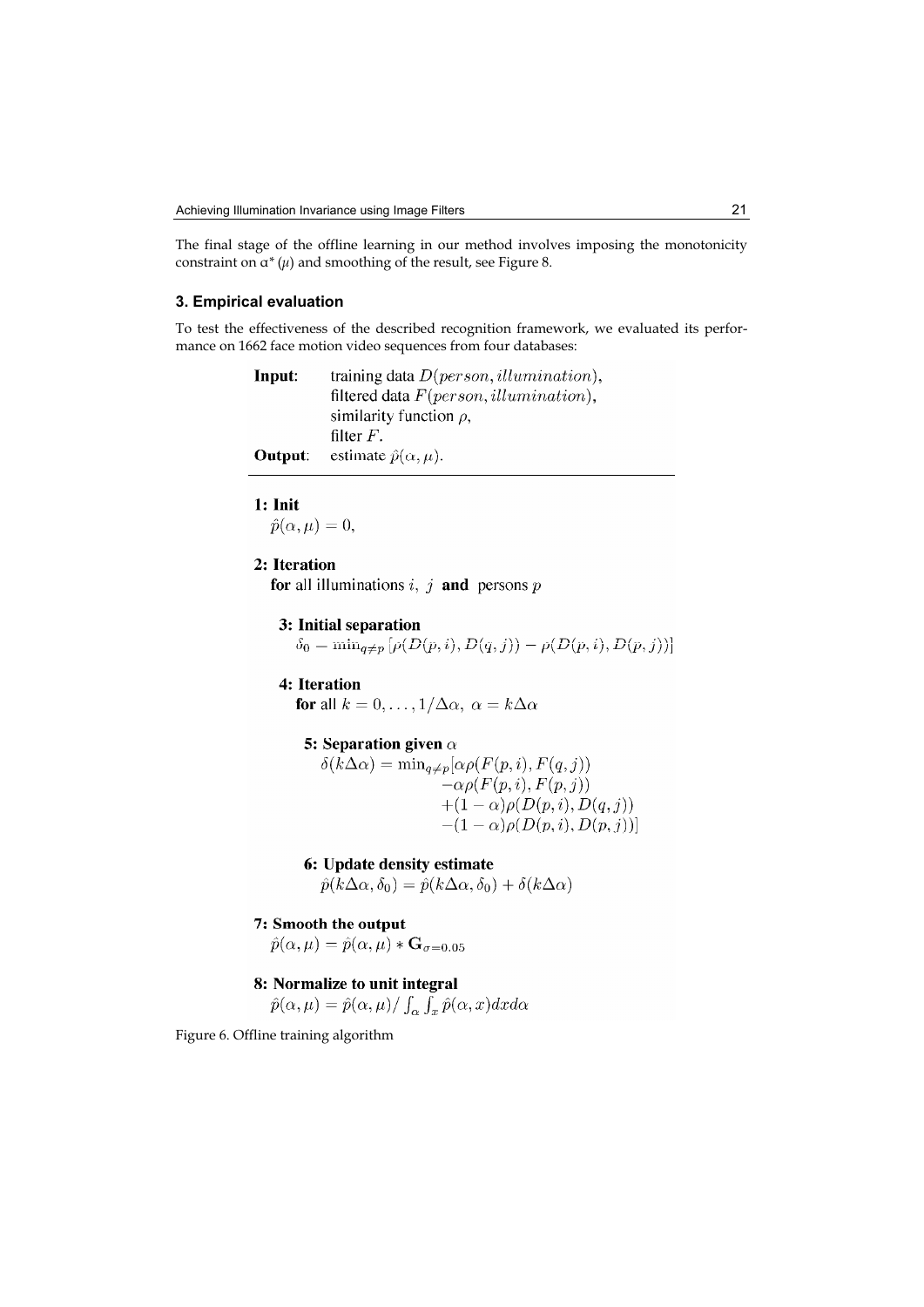

Figure 7. The estimate of the joint density  $p(a, \mu)$  through 550 iterations for a band-pass filter used for the evaluation of the proposed framework in Section 3.1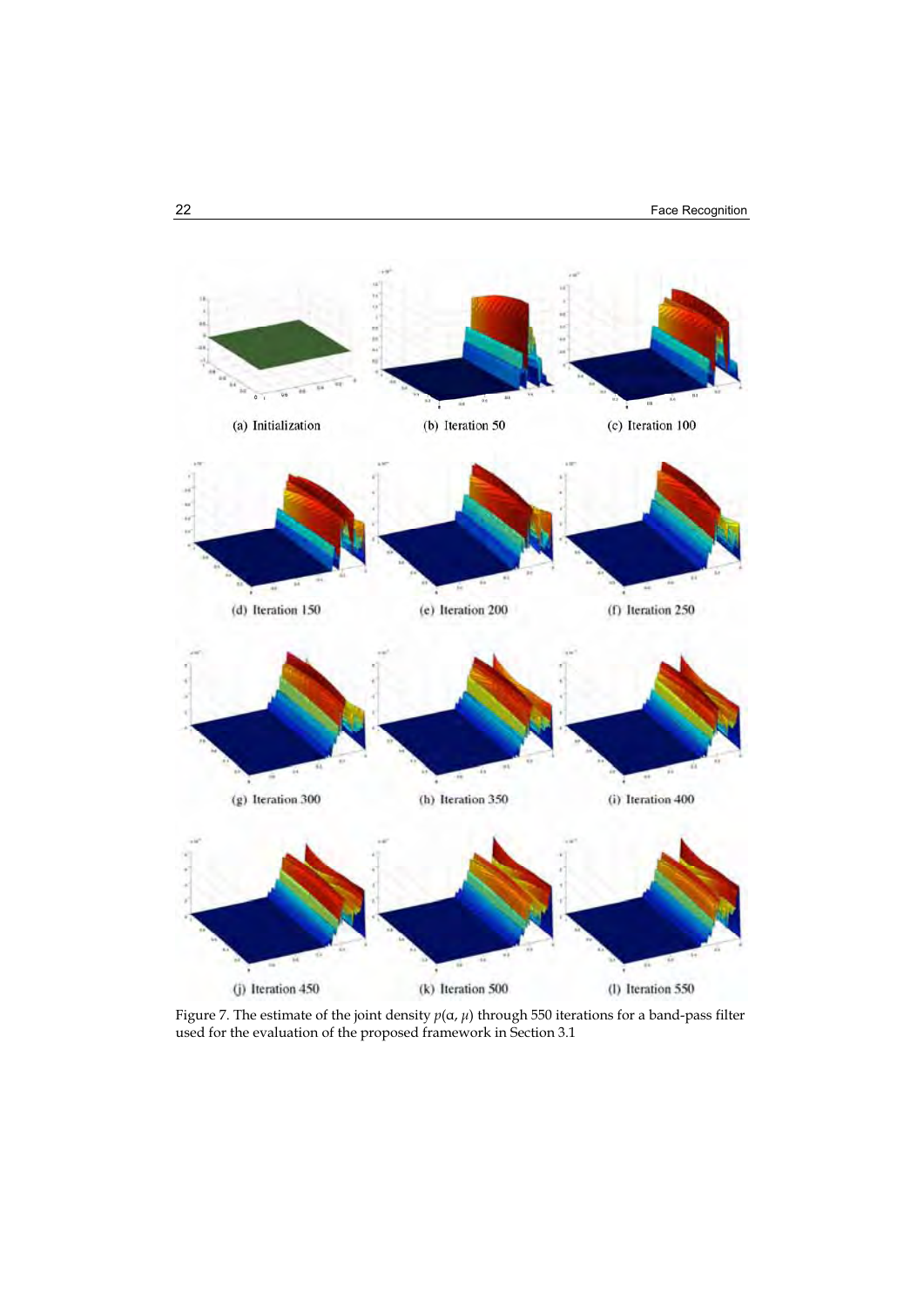

Figure 8. Typical estimates of the α -function plotted against confusion margin *μ*. The estimate shown was computed using 40 individuals in 5 illumination conditions for a

Gaussian high-pass filter. As expected,  $a*$  assumes low values for small confusion margins and high values for large confusion margins (see (1))

- **CamFace** with 100 individuals of varying age and ethnicity, and equally represented genders. For each person in the database we collected 7 video sequences of the person in arbitrary motion (significant translation, yaw and pitch, negligible roll), each in a different illumination setting, see Figure 9 (a) and 10, at 10 fps and 320  $x$ 240 pixel resolution (face size  $\approx$  60 pixels)<sup>1</sup>.
- **ToshFace** kindly provided to us by Toshiba Corp. This database contains 60 individuals of varying age, mostly male Japanese, and 10 sequences per person. Each sequence corresponds to a different illumination setting, at l0 fps and 320 x 240 pixel resolution (face size  $\approx$  60 pixels), see Figure 9 (b).
- **Face Video** freely available2 and described in [14]. Briefly, it contains 11 individuals and 2 sequences per person, little variation in illumination, but extreme and uncontrolled

-

 $1$  A thorough description of the University of Cambridge face database with examples of video sequences is available at http: //mi.eng.cam. ac.uk/~oa214/.

<sup>2</sup> See http: / /synapse. vit. lit. nrc. ca/db/video/ faces /cvglab.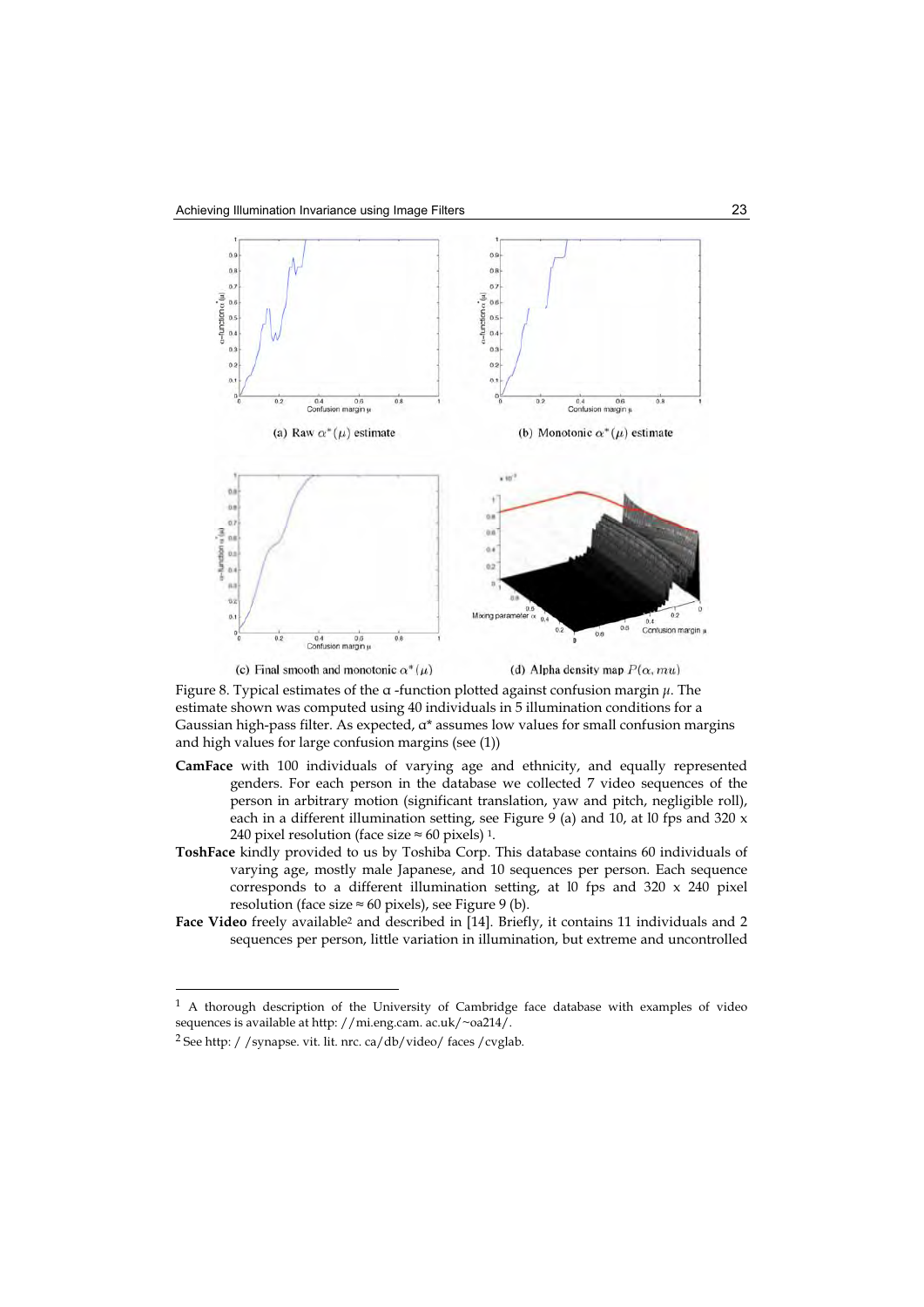variations in pose and motion, acquired at 25fps and 160 x 120 pixel resolution (face size  $\approx$  45 pixels), see Figure 9 (c).

**Faces96** the most challenging subset of the University of Essex face database, freely available from http://cswww.essex.ac.uk/mv/allfaces/ faces96 .html. It contains 152 individuals, most 18-20 years old and a single 20-frame sequence per person in 196 x 196 pixel resolution (face size  $\approx 80$  pixels). The users were asked to approach the camera while performing arbitrary head motion. Although the illumination was kept constant throughout each sequence, there is some variation in the manner in which faces were lit due to the change in the relative position of the user with respect to the lighting sources, see Figure 9 (d).

For each database except *Faces96,* we trained our algorithm using a single sequence per person and tested against a single other sequence per person, acquired in a different session (for *CamFace* and *ToshFace* different sessions correspond to different illumination conditions). Since *Faces96* database contains only a single sequence per person, we used the first frames 1-10 of each for training and frames 11-20 for test. Since each video sequence in this database corresponds to a person walking to the camera, this maximizes the variation in illumination, scale and pose between training and test, thus maximizing the recognition challenge.

Offline training, that is, the estimation of the a-function (see Section 2.2.2) was performed using 40 individuals and 5 illuminations from the *CamFace database.* We emphasize that these were not used as test input for the evaluations reported in the following section.

**Data acquisition.** The discussion so far focused on recognition using fixed-scale face images. Our system uses a cascaded detector [20] for localization of faces in cluttered images, which are then rescaled to the unform resolution of  $50 \times 50$  pixels (approximately the average size of detected faces in our data set).

• Gaussian high-pass filtered images [5,11] (HP):

$$
\mathbf{X}_H = \mathbf{X} - (\mathbf{X} \ast \mathbf{G}_{\sigma=1.5}) \tag{7}
$$

• local intensity-normalized high-pass filtered images - similar to the Self-Quotient Image [21] (QI):

$$
\mathbf{X}_Q = \mathbf{X}_H / (\mathbf{X} - \mathbf{X}_H) \tag{8}
$$

the division being element-wise,

• distance-transformed edge map [3, 9] (ED):

$$
\mathbf{X}_E = \text{DistTrans}(\text{Canny}(\mathbf{X})) \tag{9}
$$

• Laplacian-of-Gaussian [1] (LG):

$$
\mathbf{X}_L = \mathbf{X} \ast \nabla \mathbf{G}_{\sigma=3} \tag{10}
$$

and

• directional grey-scale derivatives [1,10] (DX, DY):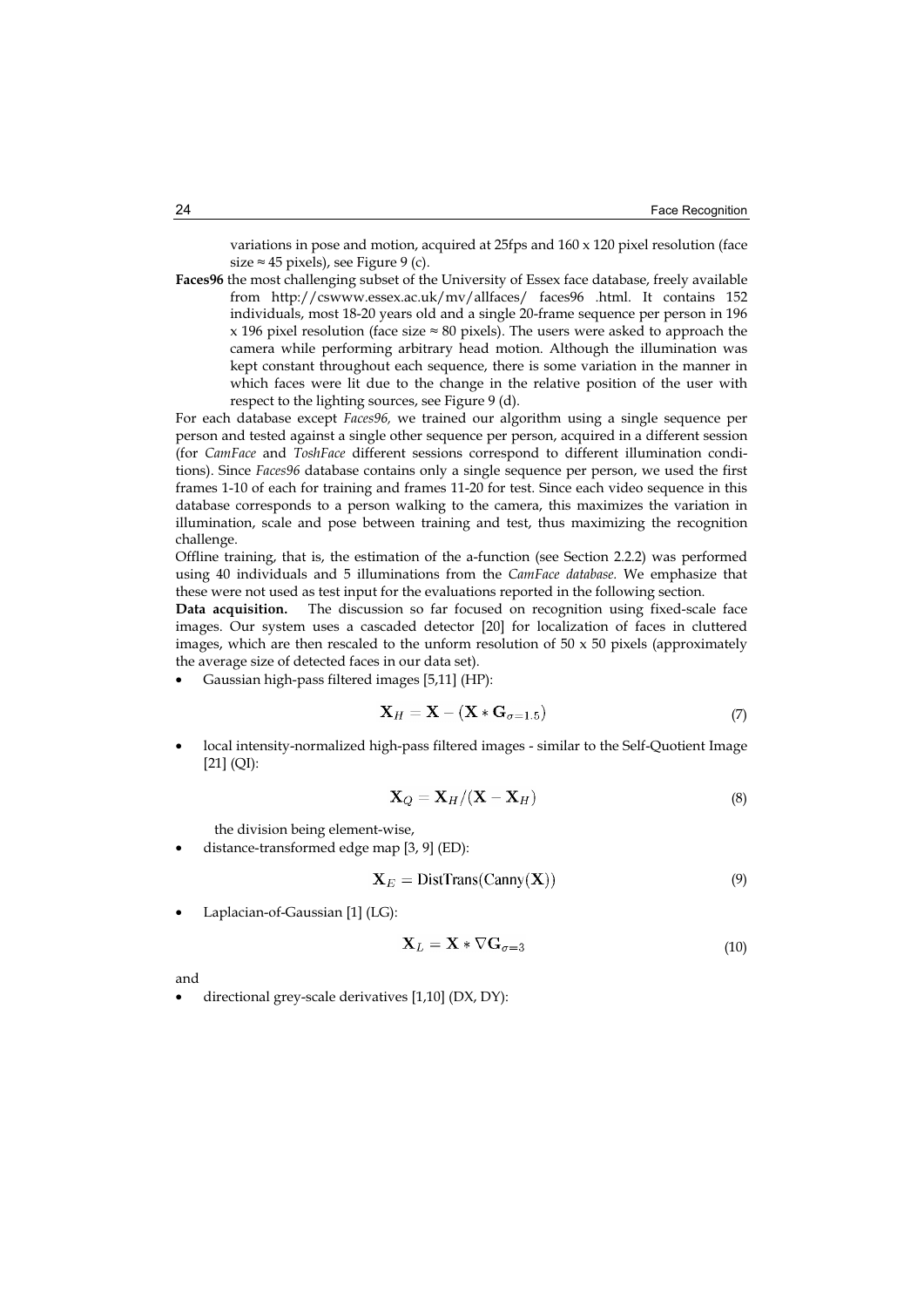$$
\mathbf{X}_{x} = \mathbf{X} * \frac{\partial}{\partial x} \mathbf{G}_{\sigma_{x} = 6}
$$
\n
$$
\mathbf{X}_{y} = \mathbf{X} * \frac{\partial}{\partial \mathbf{G}} \mathbf{G}_{\sigma_{x} = 6}
$$
\n(11)

$$
y = \mathbf{X} * \frac{1}{\partial y} \mathbf{G}_{\sigma_y = 6} \tag{12}
$$



(d) Faces 96 Database

Figure 9. Frames from typical video sequences from the four databases used for evaluation **Methods and representations.** The proposed framework was evaluated using the following filters (illustrated in Figure 11):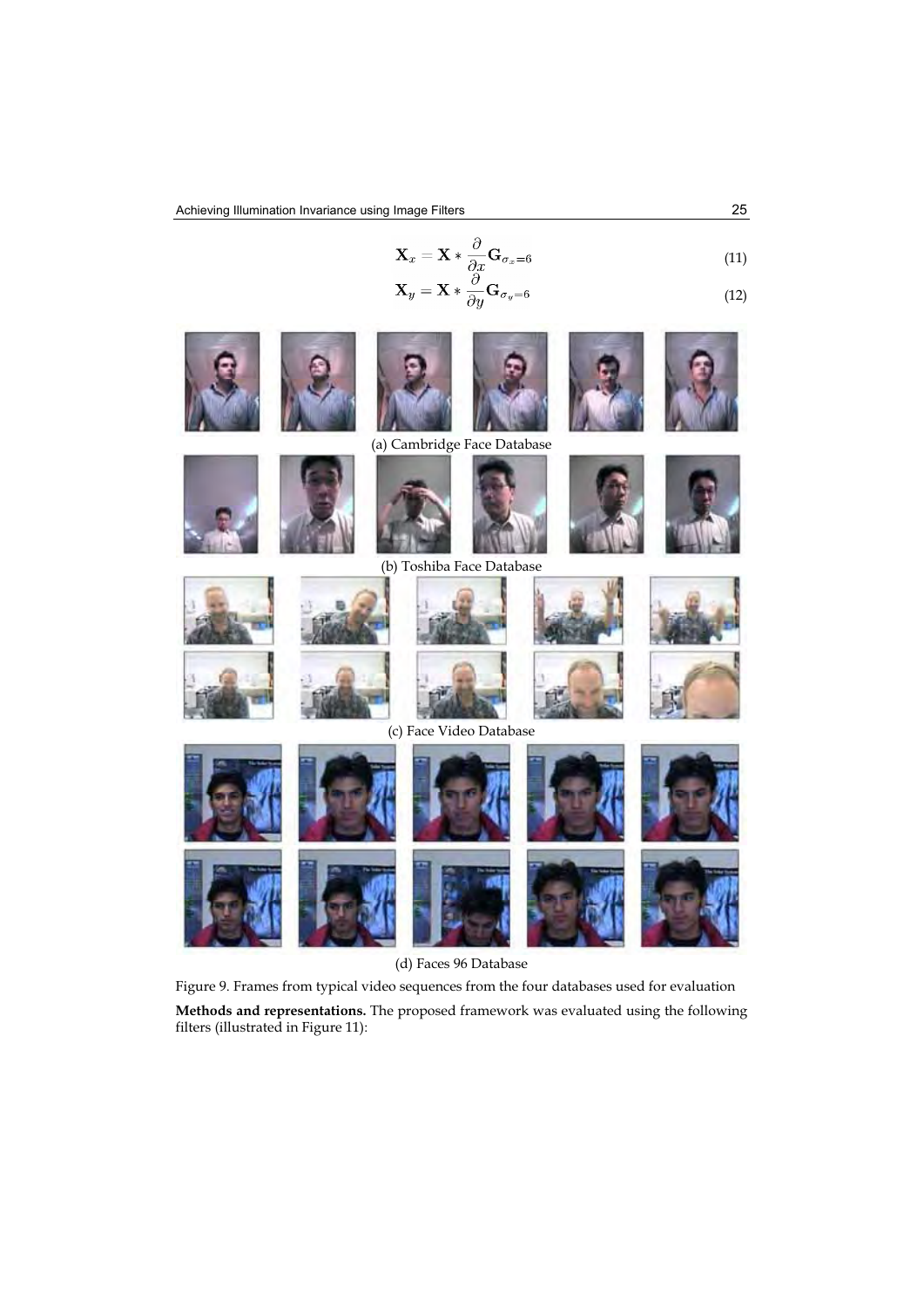For baseline classification, we used two canonical correlations-based [15] methods:

- Constrained MSM (CMSM) [ 12] used in a state-of-the-art commercial system FacePass® [19],
- Mutual Subspace Method (MSM) [12], and

These were chosen as fitting the main premise of the chapter, due to their efficiency, numerical stability and generalization robustness [16]. Specifically, we (i) represent each head motion video sequence as a linear subspace, estimated using PCA from appearance images and (ii) compare two such subspaces by computing the first three canonical correlations between them using the method of Björck and Golub [6], that is, as singular values of the matrix  $B_1^T B_2$  where  $B_{1,2}$  are orthonormal basis of two linear subspaces.



Figure 10. (a) Illuminations 1-7 from database FaceDBlOO and (b) illuminations 1-10 from database FaceDBOO



Figure 11. Examples of the evaluated face representations: raw grey scale input (RW), highpass filtered data (HP), the Quotient Image (QI), distance-transformed edge map (ED), Laplacian-of-Gaussian filtered data (LG) and the two principal axis derivatives (DX and DY)

#### **3.1 Results**

To establish baseline performance, we performed recognition with both MSM and CMSM using raw data first. A summary is shown in Table 3.1. As these results illustrate, the *Cam-Face* and *ToshFace* data sets were found to be very challenging, primarily due to extreme variations in illumination. The performance on *Face Video* and *Faces96* databases was significantly better. This can be explained by noting that the first major source of appearance variation present in these sets, the scale, is normalized for in the data extraction stage; the remainder of the appearance variation is dominated by pose changes, to which MSM and CMSM are particularly robust to [4,16].

Next we evaluated the two methods with each of the 6 filter-based face representations. The recognition results for the *CamFace, ToshFace* and *Faces96* databases are shown in blue in Figure 12, while the results on the *Face Video* data set are separately shown in Table 2 for the ease of visualization. Confirming the first premise of this work as well as previous research findings, all of the filters produced an improvement in average recognition rates. Little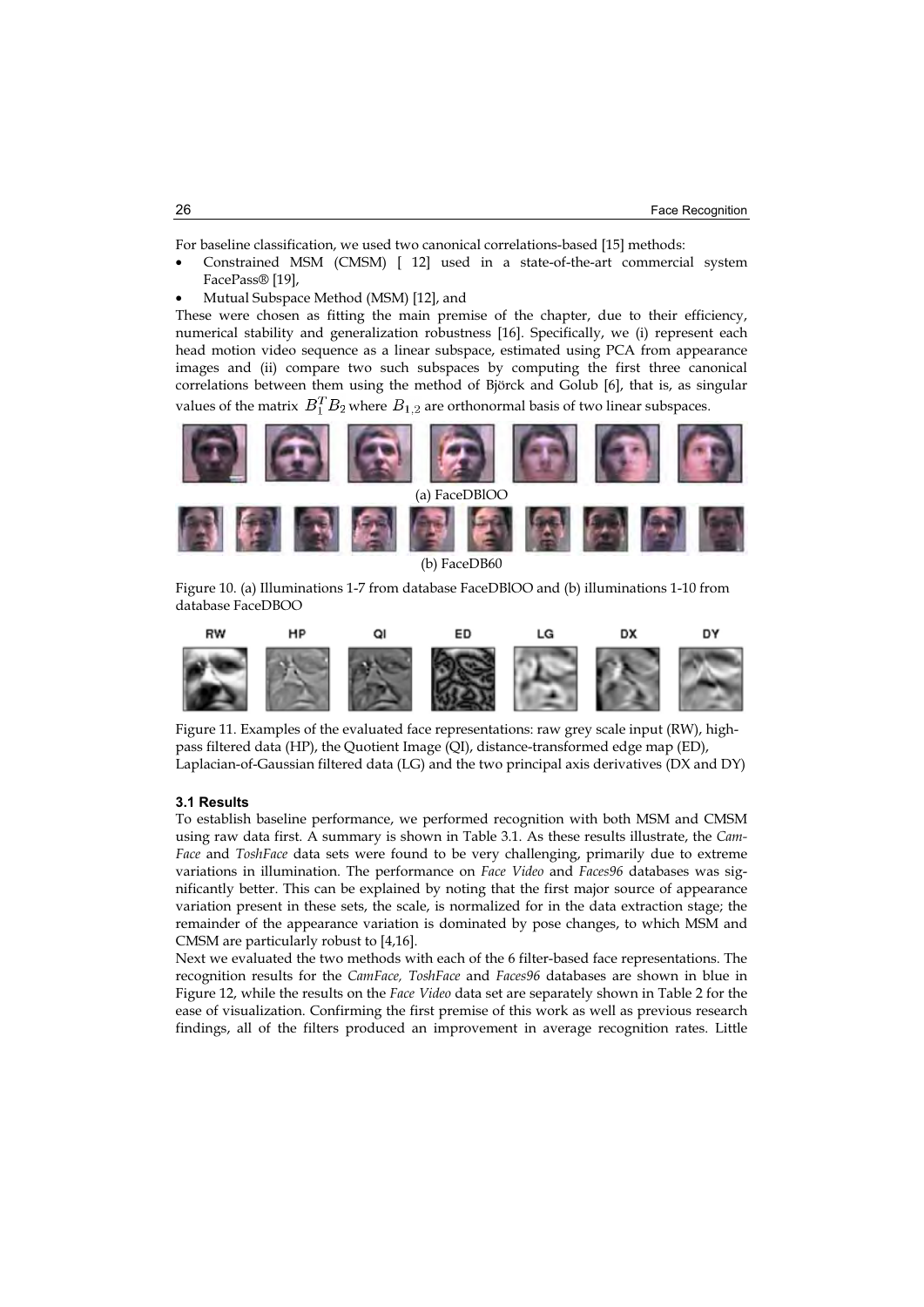interaction between method/filter combinations was found, Laplacian-of-Gaussian and the horizontal intensity derivative producing the best results and bringing the best and average recognition errors down to 12% and 9% respectively.



Figure 12. Error rate statistics. The proposed framework (-AD suffix) dramatically improved recognition performance on all method/filter combinations, as witnessed by the reduction in both error rate averages and their standard deviations. The results ofCMSM on Faces96 are not shown as it performed perfectly on this data set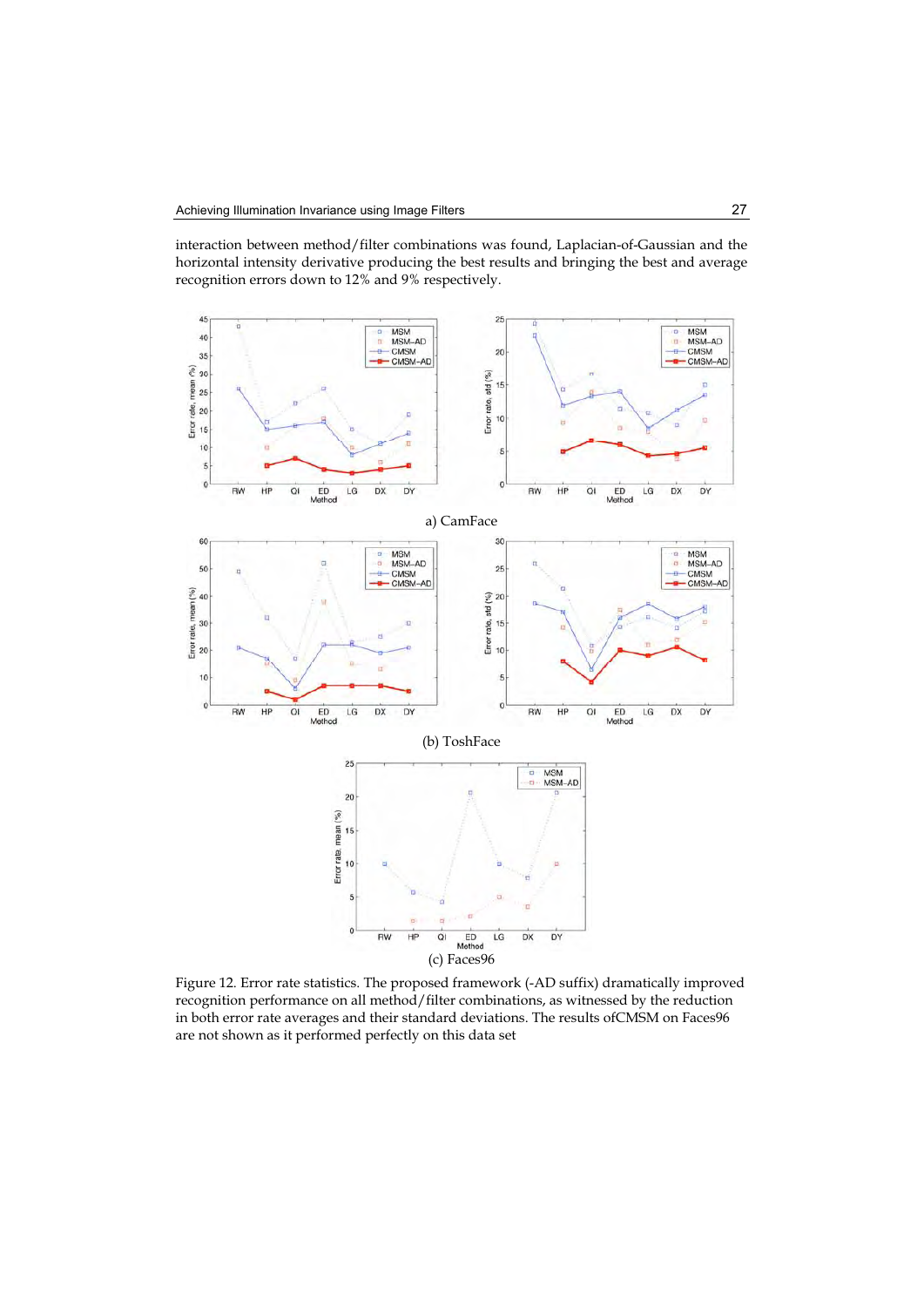|             | CamFace     | ToshFace    | FaceVideoDB | Faces96 | Average |
|-------------|-------------|-------------|-------------|---------|---------|
| <b>CMSM</b> | 73.6 / 22.5 | 79.3 / 18.6 | 91.9        | 100.0   | 87.8    |
| <b>MSM</b>  | 58.3 / 24.3 | 46.6 / 28.3 | 81.8        | 90.1    | 72.7    |

Table 1. Recognition rates (mean/STD, %)

|             | <b>RW</b> | HP   | Qi   | ED   | LG   | DX   | DY   |
|-------------|-----------|------|------|------|------|------|------|
| <b>MSM</b>  | 0.00      | 0.00 | 0.00 | 0.00 | 9.09 | 0.00 | 0.00 |
| MSM-AD      | 0.00      | 0.00 | 0.00 | 0.00 | 0.00 | 0.00 | 0.00 |
| <b>CMSM</b> | 0.00      | 9.09 | 0.00 | 0.00 | 0.00 | 0.00 | 0.00 |
| CMSM-AD     | 0.00      | 0.00 | 0.00 | 0.00 | 0.00 | 0.00 | 0.00 |

Table 2. FaceVideoDB, mean error (%)

Finally, in the last set of experiments, we employed each of the 6 filters in the proposed data-adaptive framework. The recognition results are shown in red in Figure 12 and in Table 2 for the *Face Video* database. The proposed method produced a dramatic performance improvement in the case of all filters, reducing the average recognition error rate to only 3% in the case of CMSM/Laplacian-of-Gaussian combination.This is a very high recognition rate for such unconstrained conditions (see Figure 9), small amount of training data per gallery individual and the degree of illumination, pose and motion pattern variation between different sequences. An improvement in the robustness to illumination changes can also be seen in the significantly reduced standard deviation of the recognition, as shown in Figure 12. Finally, it should be emphasized that the demonstrated improvement is obtained with a negligible increase in the computational cost as all time-demanding learning is performed offline.

# **4. Conclusions**

In this chapter we described a novel framework for automatic face recognition in the presence of varying illumination, primarily applicable to matching face sets or sequences. The framework is based on simple image processing filters that compete with unprocessed greyscale input to yield a single matching score between individuals. By performing all numerically consuming computation offline, our method both (i) retains the matching efficiency of simple image filters, but (ii) with a greatly increased robustness, as all online processing is performed in closed-form. Evaluated on a large, real-world data corpus, the proposed framework was shown to be successful in video-based recognition across a wide range of illumination, pose and face motion pattern changes.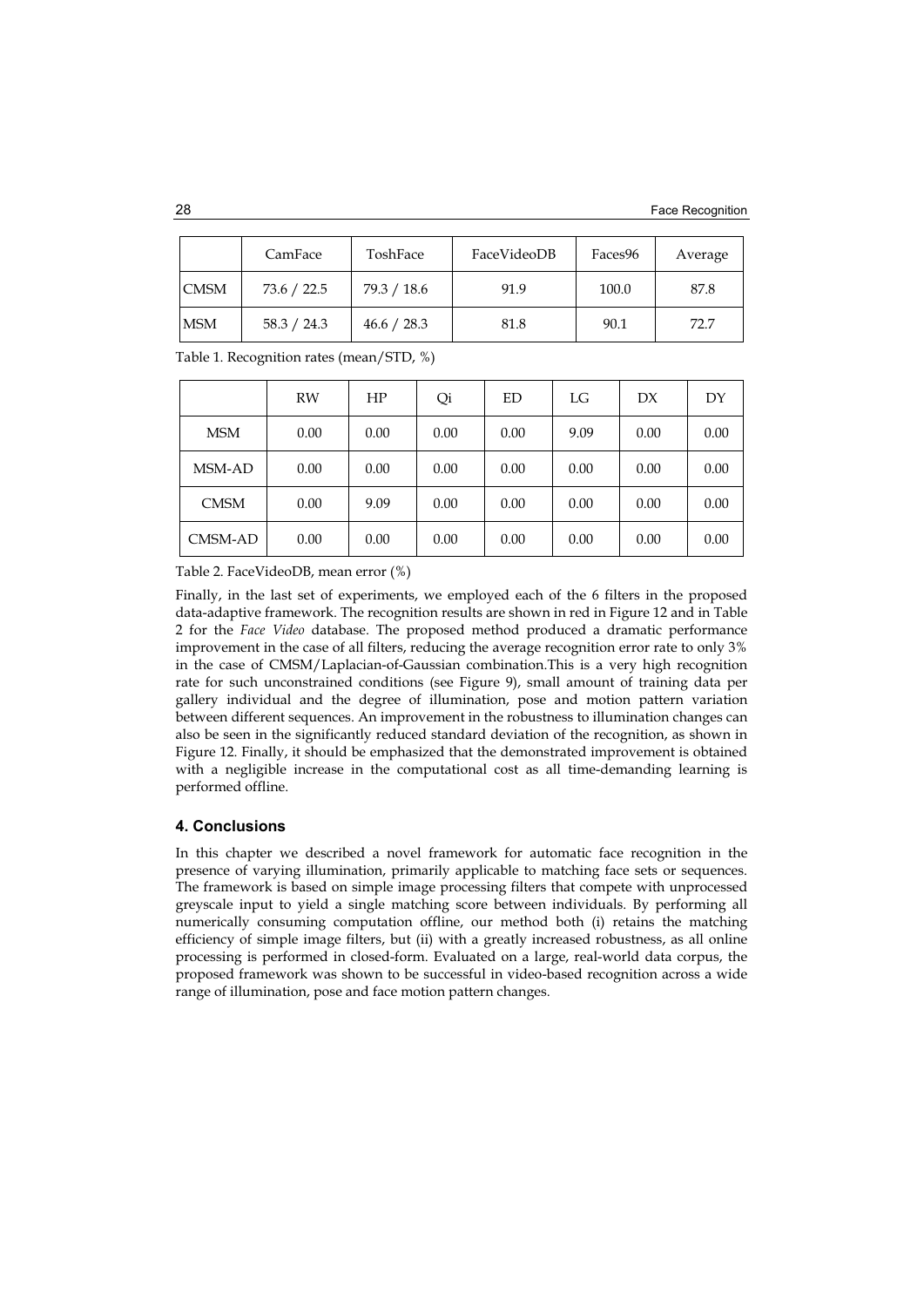# **5. References**

- Y Adini, Y. Moses, and S. Ullman. Face recognition: The problem of compensating for changes in illumination direction. *IEEE Transactions on Pattern Analysis and Machine Intelligence (PAMI),* 19(7):721-732,1997. [1]
- O. Arandjelovic and R. Cipolla. An illumination invariant face recognition system for access control using video. In *Proc. IAPR British Machine Vision Conference (BMVC),* pages 537-546, September 2004. [2]
- O. Arandjelovic and R. Cipolla. Face recognition from video using the generic shapeillumination manifold. In *Proc. European Conference on Computer Vision (ECCV),* 4:27- 40, May 2006. [3]
- O. Arandjelovic, G. Shakhnarovich, J. Fisher, R. Cipolla, and T. Darrell. Face recognition with image sets using manifold density divergence. In *Proc. IEEE Conference on Computer Vision and Pattern Recognition (CVPR),* 1:581-588, June 2005. [4]
- O. Arandjelovic and A. Zisserman. Automatic face recognition for film character retrieval in feature-length films. In *Proc. IEEE Conference on Computer Vision and Pattern Recognition (CVPR),* 1:860-867, June 2005. [5]
- A. Bjb'rck and G. H. Golub. Numerical methods for computing angles between linear subspaces. *Mathematics of Computation,* 27(123):579-594,1973. [6]
- V. Blanz and T. Vetter. A morphable model for the synthesis of 3D faces. In *Proc. Conference on Computer Graphics (SIGGRAPH),* pages 187-194,1999. [7]
- D. S. Bolme. Elastic bunch graph matching. Master's thesis, Colorado State University, 2003. [8]
- J. Canny. A computational approach to edge detection. *IEEE Transactions on Pattern Analysis and Machine Intelligence (PAMI),* 8(6):679-698,1986. [9]
- M. Everingham and A. Zisserman. Automated person identification in video. *In Proc. IEEE International Conference on Image and Video Retrieval (CIVR),* pages 289-298, 2004. [10]
- A. Fitzgibbon and A. Zisserman. On affine invariant clustering and automatic cast listing in movies. In *Proc. European Conference on Computer Vision (ECCV),* pages 304-320, 2002. [11]
- K. Fukui and O. Yamaguchi. Face recognition using multi-viewpoint patterns for robot vision. *International Symposium of Robotics Research,* 2003. [12]
- Y. Gao and M. K. H. Leung. Face recognition using line edge map. *IEEE Transactions on Pattern Analysis and Machine Intelligence (PAMI),* 24(6):764-779, 2002. [13]
- D. O. Gorodnichy. Associative neural networks as means for low-resolution video-based recognition. In *Proc. International Joint Conference on Neural Networks,* 2005. [14]
- H. Hotelling. Relations between two sets of variates. *Biometrika,* 28:321-372,1936. [15]
- T-K. Kim, O. Arandjelovic, and R. Cipolla. Boosted manifold principal angles for image setbased recognition. *Pattern Recognition,* 2006. (to appear). [16]
- S. Shan, W. Gao, B. Cao, and D. Zhao. Illumination normalization for robust face recognition against varying lighting conditions. In *Proc. IEEE International Workshop on Analysis and Modeling of Faces and Gestures,* pages 157-164, 2003. [17]
- B. Takacs. Comparing face images using the modified Hausdorff distance. *Pattern Recognition,* 31(12):1873-1881,1998. [18]
- Toshiba. Facepass. *www. toshiba. co. jp/mmlab/tech/w31e. htm.* [19]
- P. Viola and M. Jones. Robust real-time face detection. *International Journal of Computer Vision (IJCV),* 57(2): 137-154, 2004. [20]